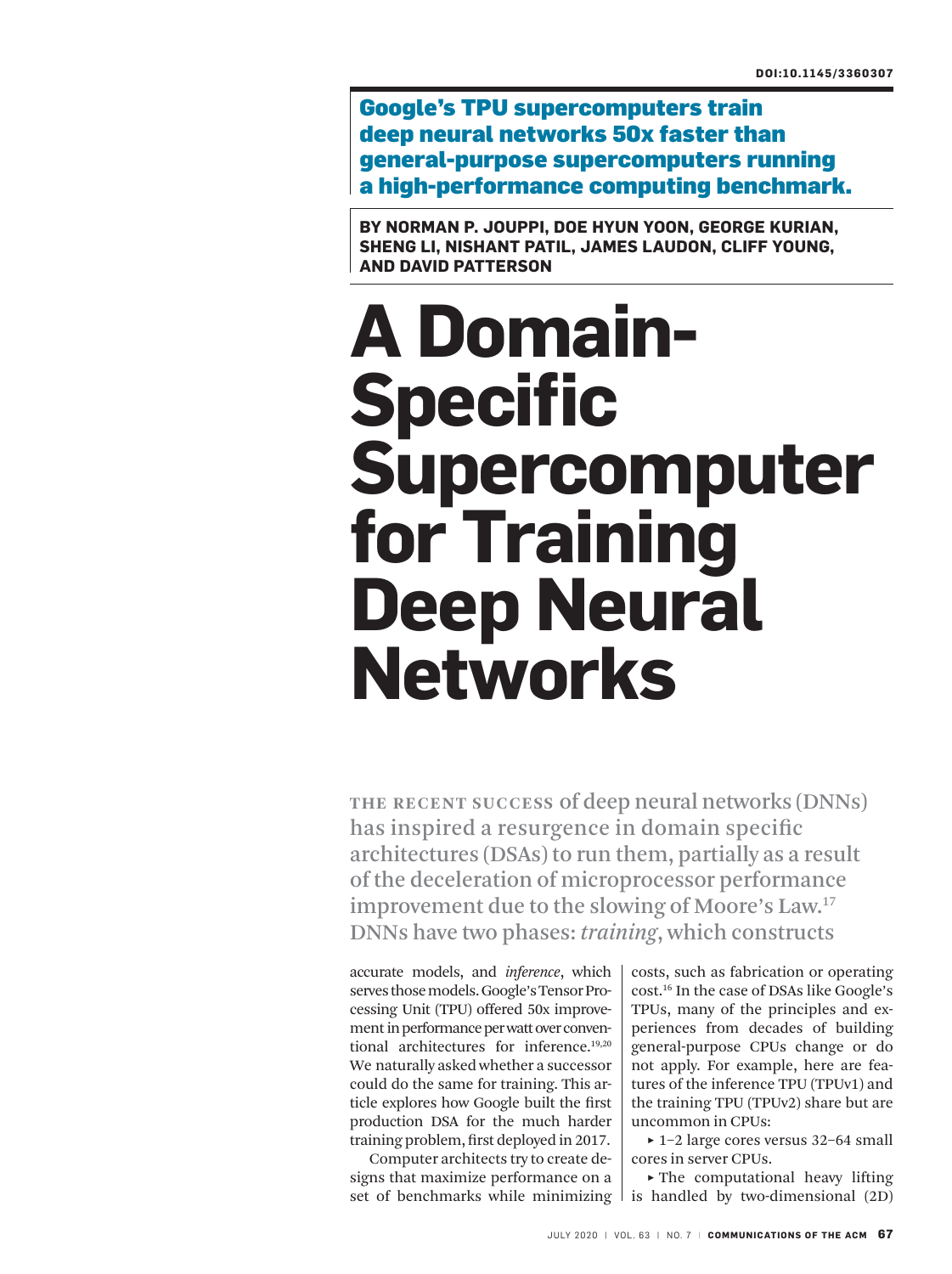128x128- or 256x256-element systolic arrays of multipliers per core, versus either a few scalar multipliers or SIMD (one-dimensional, 16–32-element) multipliers per core in CPUs.

 **˲** Using narrower data (8–16 bits) to improve efficiency of computation and memory versus 32–64 bits in CPUs.

 **˲** Dropping general-purpose features irrelevant for DNNs but critical for CPUs such as caches and branch predictors.

The most effective DNN training is supervised learning, where we start with a huge (sometimes billion-example) training dataset of known-correct (input, result) pairs. Pairs might be an image and what it depicts or an audio waveform and the phoneme it represents. We also start with a neural network model, which transforms the input into the result through an intensive calculation of weights (also called parameters); the weights are random initially. Models are typically defined as a graph of layers, where a layer contains a linear algebra part (often a matrix multiplication or convolution using the weights) followed by a nonlinear activation function (often a scalar function, applied elementwise; we call the results *activations*). Training "learns" weights that raise the likelihood of correctly mapping from input to result.

For some kinds of input data, an embedding at the start of the model transforms from sparse representations into a dense representation suitable for linear algebra; embeddings also contain weights.27,29 Embeddings might use vectors where features can be represented by notions of distance between vectors. Embeddings involve table lookups, link traversal, and variable length data fields, so they are irregular and memory intensive.

How do we get from random initial weights to trained weights? Current best practices use variants of *stochastic gradient descent* (SGD).<sup>31</sup> SGD consists of many iterations of three steps: forward propagation, backpropagation, and weight update. Forward propagation takes a randomly chosen training example, applies its inputs to the model, and runs the calculation through the layers to produce a result (which with the random initial weights, is garbage the first time). Forward propagation is functionally similar to DNN inference,

## **DNN (Deep Neural Network) wisdom is that bigger machines lead to bigger breakthroughs.**

and if we were building an inference accelerator, we could stop there. For training, this is less than a third of the story. SGD next measures the difference or error between the model's result and the known good result from the training set using a loss function. Then back-propagation runs the model in reverse, layerby-layer, to produce a set of error/loss values for each layer's output. These losses measure the deviation from the desired output. Last, weight update combines the input of each layer with the loss value to calculate a set of deltas—changes to weights—which, when added to the weights, would have resulted in nearly zero loss. Updates can have small magnitude. Shrinking further, updates are scaled down by the learning rate to keep SGD numerically stable. Moreover, a suite of algorithmic refinements—including momentum,<sup>30</sup> batch normalization,<sup>18</sup> and optimizers such as Adaptive Gradient (AdaGrad)<sup>14</sup>-require their own state and alter the SGD algorithm to reduce the number of steps to achieve desired accuracy.

Each SGD step makes a tiny adjustment to the weights that improves the model with respect to a single (input, result) pair. Each pass through the entire dataset is an *epoch*; DNNs typically take tens to hundreds of epochs to train. SGD gradually transforms the random initial weights into a trained model, sometimes capable of superhuman accuracy.

Given this background, we can compare inference and training. Both share some computational elements including matrix multiplications, convolutions, and activation functions, so inference and training DSAs might have similar functional units. Key architectural aspects where the requirements differ include:

 **˲** *Harder parallelization:* Each inference is independent, so a simple cluster of servers with DSA chips can scale up inference. A training run iterates over millions of examples, coordinating across parallel resources because it must produce a single consistent set of weights for the model. The number of examples processed in parallel, and the time to evaluate that multiple-example *minibatch*—often shortened to *batch*—directly affect total end-to-end training time. A *step* is the computation to process one minibatch.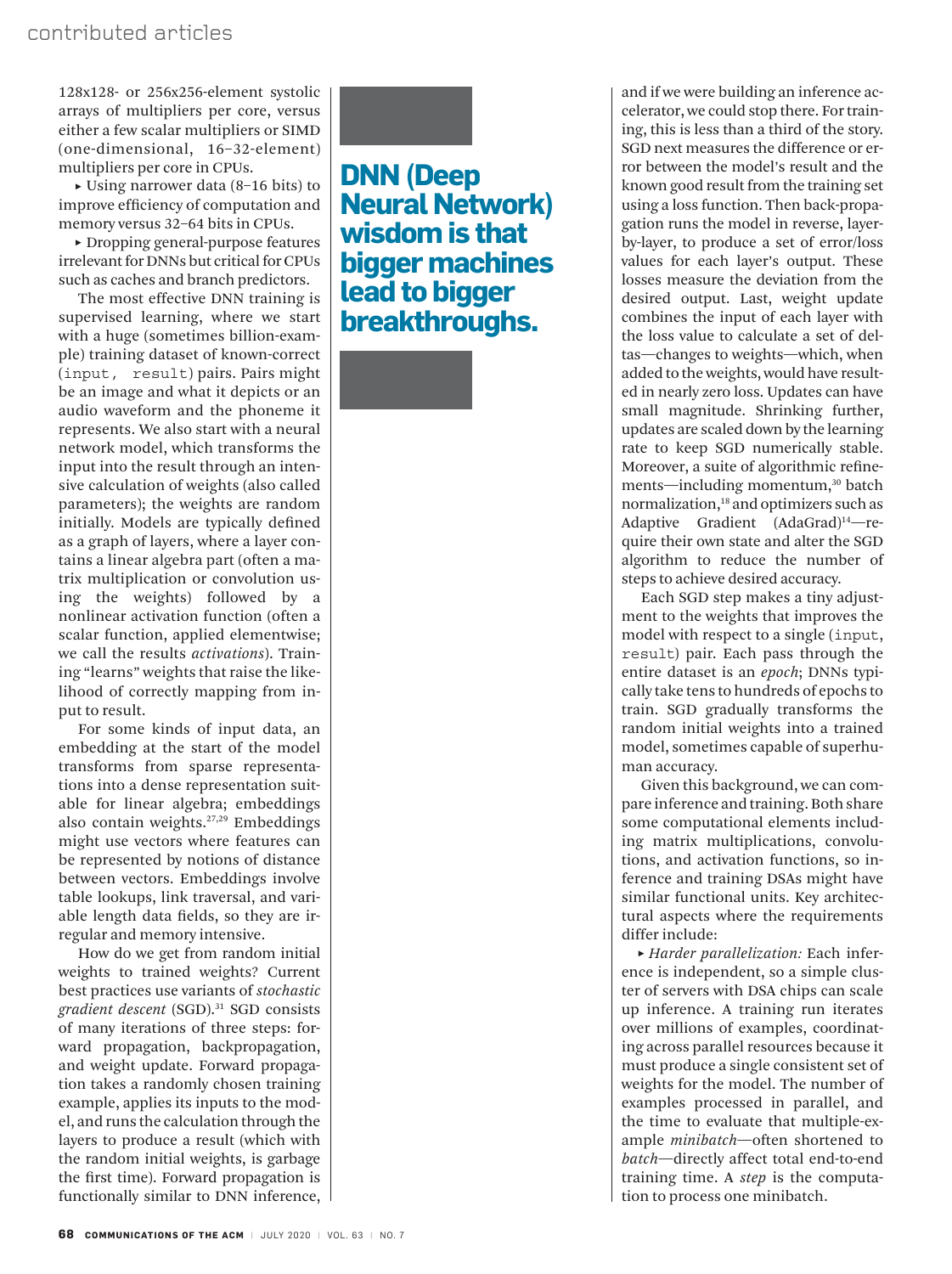**˲** *More computation:* Back-propagation requires derivatives for every computation in a model. It includes activation functions (some of which are transcendental), and multiplication by transposed weight matrices.

 **˲** *More memory:* Weight update accesses intermediate values from forward and back propagation, vastly upping storage requirements; temporary storage can be *10x* weight storage. For inference, a small activation working set can usually be kept on chip.

 **˲** *More programmability:* Training algorithms and models are continually changing, so a machine restricted to current best-practice algorithms during design could rapidly become obsolete.

 **˲** *Wider data:* Quantized arithmetic—8-bit integer instead of 32-bit floating point (FP)—can work for inference like in TPUv1 but reduced-precision training is an active research area. $21,25$ The challenge is sufficiently capturing the SGD sum of many small weight updates to preserve the accuracy of using 32-bit FP arithmetic to train models.

After explaining the TPUv2 architecture, we describe the domain specific language (TensorFlow) and compiler (XLA) for TPUv2 and compare the architecture and technology choices for the TPUv2 versus a GPU, the most popular computer for DNN training. Later, we compare performance per chip and full supercomputers of TPUs and GPUs using production applications and the MLPerf benchmarks.

## **Designing a Domain-Specific Supercomputer**

In 2014, when the TPUv2 project began, the landscape for high-performance machine learning computation was very different from today. Training took place on clusters of CPUs. State-of-the-art parallel training used asynchronous SGD,<sup>12</sup> in part to tolerate tail latencies in shared clusters. Parallel training also divided CPUs into a bipartite graph of workers (running the SGD loop) and parameter servers (hosting weights and adding updates to them).

The DNN training computation appetite appeared unlimited. (Indeed, the computation requirements for the largest training runs grew 10x annually from 2012 to 2018.<sup>2</sup>) Thus, in 2014 we chose to build a DSA supercomputer in-

stead of clustering CPU hosts with DSA chips. The first reason is that training time is huge. Table 1 shows that one TPUv2 chip would take two to 16 *months* to train a single Google production application, so a typical application might want to use hundreds of chips. Second, DNN wisdom is that bigger datasets plus bigger machines lead to bigger breakthroughs. Moreover, results like AutoML use 50x more computation to find DNN models that achieve higher accuracy scores than the best models of human DNN experts.<sup>42</sup>

Designing a DSA supercomputer interconnect. The critical architecture feature of a modern supercomputer is how its chips communicate: what is the speed of a link; what is the interconnect topology; does it have centralized versus distributed switches; and so on. This choice is much easier for a DSA supercomputer, as the communication patterns are limited and known. For training, most traffic is an all-reduce over weight updates from all nodes of the machine.

If we distribute switch functionality into each chip rather than as a standalone unit, the all-reduction can be built in a dimension-balanced, bandwidth-optimal way for a 2D torus topol-

#### $\mathcal{D}$  **key insights**

- With the slowing of Moore's Law, **ML breakthroughs require innovation in computer architecture.**
- The increasing importance and appetite **for ML training justifies its own custom supercomputer.**
- **˽ The co-design of an ML-specific programming system (TensorFlow), compiler (XLA), architecture (TPU), floating-point arithmetic (Brain float16), interconnect (ICI), and chip (TPUv2/v3) let production ML applications scale at 96%–99% of perfect linear speedup and 10x gains in performance/ Watt over the most efficient general-purpose supercomputers.**

ogy (see Figure 1). An on-device switch provides virtual-circuit, deadlock-free routing. To enable a 2D torus, the chip has four custom Inter-Core Interconnect (ICI) links, each running at 496Gbits/s per direction in TPUv2. ICI enables direct connections between chips to form a supercomputer using only 13% of each chip (see Figure 3). Direct links simplify rack-level deployment, but in a multi-rack system the racks must be adjacent.

One measure of an interconnect is its *bisection bandwidth*—the bandwidth

| Table 1. Days to train production programs on one TPUv2 chip. |      |             |             |             |             |  |  |  |
|---------------------------------------------------------------|------|-------------|-------------|-------------|-------------|--|--|--|
| <b>MLPO</b>                                                   | MLP1 | <b>CNNO</b> | <b>CNN1</b> | <b>RNNO</b> | <b>RNN1</b> |  |  |  |
| 475                                                           | 117  | 63          | 115         |             | 147         |  |  |  |

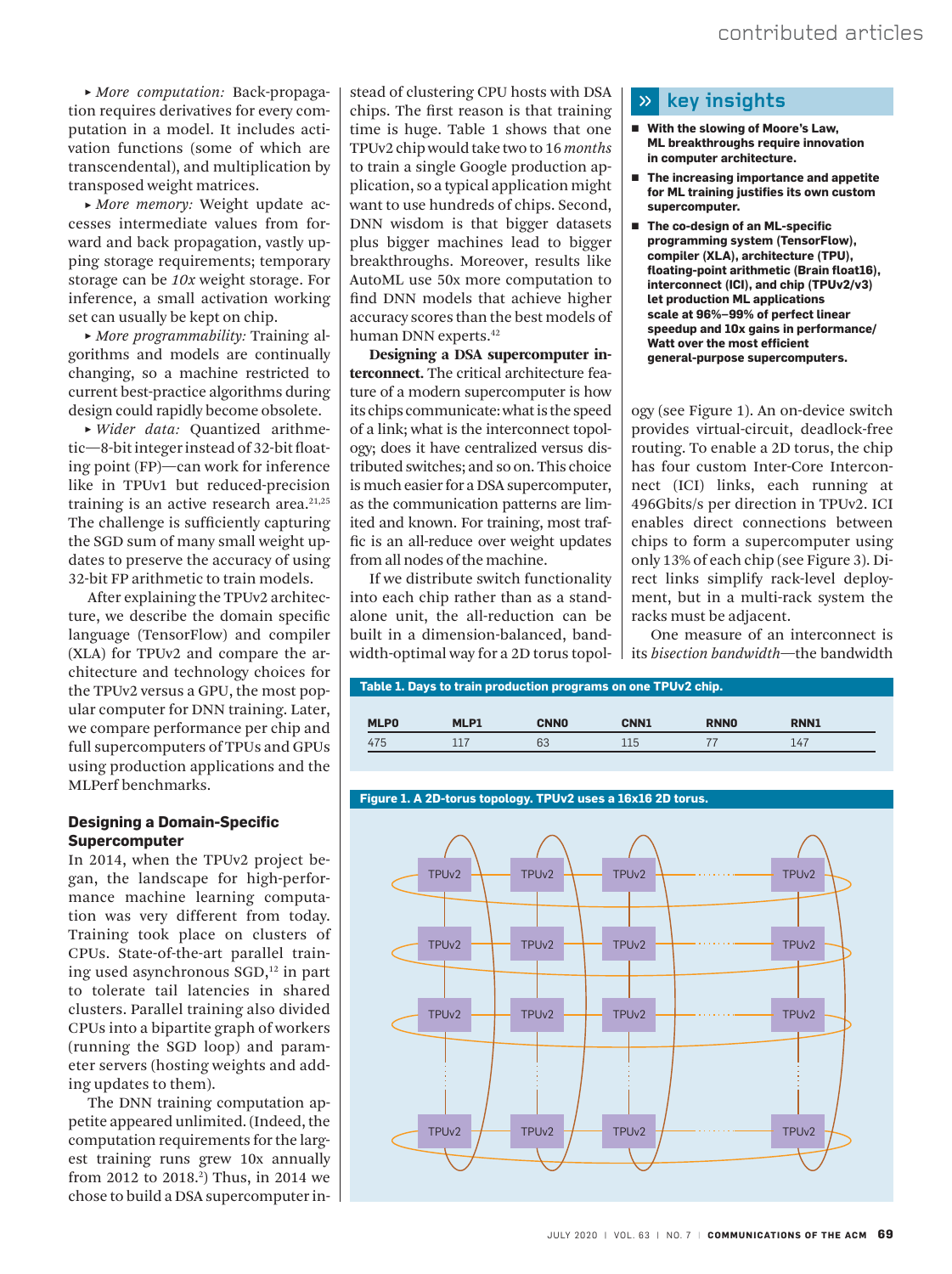**Table 2. Batch sizes for the three regions of Shallue.<sup>32</sup> LM1B, Fashion MNIST, and Imagenet are standard DNN datasets.**

| <b>Model</b>                | <b>Perfect</b> | <b>Diminishing</b> | <b>Maximum</b> |
|-----------------------------|----------------|--------------------|----------------|
| Transformer on LM1B         | $\leq$ 256     | 256-4096           | >4096          |
| Simple CNN on Fashion MNIST | < 512          | 512-2048           | $\geq$ 2048    |
| ResNet-50 on Imagenet       | < 8192         | 8192-65536         | $\geq$ 65536   |
|                             |                |                    |                |

**Figure 2. Block diagram of a TensorCore (our internal development name for a TPU core, and not related to the Tensor Cores of NVIDIA GPUs).**



available between two halves of a network of the worst-case split. The TPUv2 supercomputer uses a 16x16 2D torus (256 chips), which is 32 links x 496Gbits/s = 15.9Terabits/s of bisection bandwidth. As a comparison, a separate Infiniband switch (used in CPU clusters) that connected 64 hosts (each with, say, four DSA chips) has 64 ports using "only" 100Gbit/s links and a bisection bandwidth of at most 6.4Terabits/s. Our TPUv2 supercomputer provides 2.5x the bisection bandwidth over conventional cluster switches while skipping the cost of the Infiniband network cards, Infiniband switch, and the communication delays of going through the CPU hosts of clusters.

Fortuitously, building a fast interconnect inspired algorithmic advances. With dedicated hardware, and sharding the examples of a minibatch over nodes of the machine, there is little tail latency, and synchronous parallel training becomes possible. Internal studies<sup>5</sup> suggested that synchronous training could beat asynchronous SGD with equivalent resources. Asynchronous training introduces heterogeneity plus parameter servers that eventually limit parallelization, as the weights get sharded and the bandwidth from parameter servers to workers becomes a bottleneck. Synchronous training eliminated the parameter servers allowing peer- to-peer among workers, using the all-reduce to ensure workers begin and end each parallel step with consistent copies of weights.

Synchronous training has two phases in the critical path—a compute phase and a communication phase that reconciles the weights across learners. The slowest learners and slowest messages through the network limit performance of such a synchronous system. Since the communication phase is in the critical path, a fast interconnect that quickly reconciles weights across learners with well-controlled tail latencies is critical for fast training. The ICI network is key to the excellent TPU supercomputer scaling results; later we show 96%–99% of perfect linear scaleup.

Designing a DSA supercomputer node. The TPUv2 node of the supercomputer followed the main ideas of TPUv1: A large two-dimensional matrix multiply unit (MXU) using a systolic array to reduce area and energy plus large, software-controlled on-chip memories instead of caches. The large MXUs of the TPUs rely on large batch sizes, which amortize memory accesses for weights—performance often increases when memory traffic reduces.

Shallue et al.<sup>32</sup> examined the effect of increasing batch size on training time, and found three regions for all models (as seen in Table 2):

1. *Perfect scaling region:* Each doubling of batch size halves the number of training steps.

2. *Diminishing returns region:* Increasing batch size still reduces the number of steps, but more slowly.

3. *Maximum data parallelism region:* Increasing batch size provides no benefits whatsoever.

Such scaling while preserving accuracy required tuning the learning rate, batch size, and other hyperparameters.

Fortunately for TPUs, these recent results show that batch sizes of 256– 8,192 scale perfectly without losing accuracy, which makes large MXUs an attractive option for high performance.

Unlike TPUv1, TPUv2 uses two cores per chip. Global wires on a chip don't scale with shrinking feature size, so their relative delay increases. Given that training can use many processors, two smaller TensorCores per chip prevented the excessive latencies of a single large full-chip core. We stopped at two because it is easier to efficiently generate programs for two brawny cores per chip than numerous wimpy cores.

Figure 2 shows the six major blocks of a TensorCore and Figure 3 shows their placement in the TPUv2 chip:

1. *Inter-Core Interconnect (ICI).* Explained earlier.

2. *High Bandwidth Memory (HBM).*  TPUv1 was memory bound for most of its applications.<sup>20</sup> We solved its memory bottleneck by using High Bandwidth Memory (HBM) DRAM in TPUv2. It offers 20 times the bandwidth of TPUv1 by using an interposer substrate that connects the TPUv2 chip via thirtytwo 128-bit buses to four short stacks of DRAM chips. Conventional servers support many more DRAM chips, but at a much lower bandwidth of at most eight 64-bit busses.

3. The *Core Sequencer* fetches *VLIW* (*Very Long Instruction Word*) instructions from the core's on-chip, software-managed Instruction Memory (Imem), executes scalar operations using a 4K 32-bit scalar data memory (Smem) and 32 32-bit scalar registers (Sregs), and forwards vector instructions to the VPU. The 322-bit VLIW instruction can launch eight operations: two scalar, two vector ALU, vector load and store, and a pair of slots that queue data to and from the matrix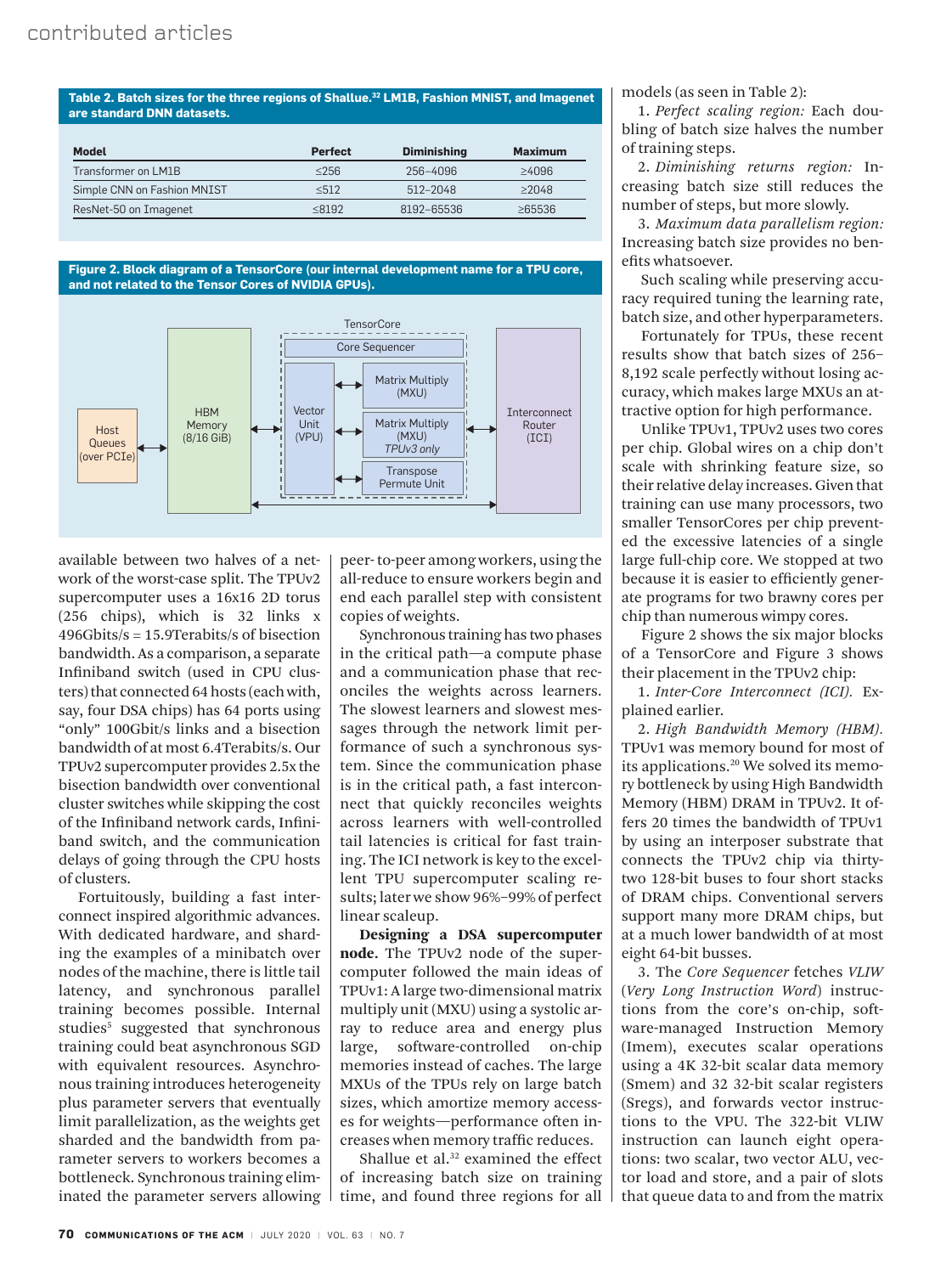multiply and transpose units. The XLA compiler schedules loading Imem via independent overlays of code, as unlike conventional CPUs, there is no instruction cache.

4. The *Vector Processing Unit* (*VPU*) performs vector operations using a large on-chip *vector memory* (*Vmem*) with 32K 128 x 32-bit elements (16MiB), and 32 2D *vector registers* (*Vregs*) that each contain 128 x 8 32-bit elements (4 KiB). The VPU streams data to and from the MXU through decoupling FI-FOs. The VPU collects and distributes data to Vmem via *data-level parallelism*  (2D matrix and vector functional units) and *instruction-level parallelism* (8 operations per instruction).

Your beautiful DSA can fail if bestpractice algorithms change, rendering

it prematurely obsolete. We handled such a crisis in 2015 during our design in supporting batch normalization.<sup>18</sup> Briefly, *batch normalization* subtracts out the mean and divides by the standard deviation of a batch, making the values look like samples from the normal distribution. In practice, it both improves prediction accuracy and reduces time-to-train up to 14x! Batch normalization emerged early in 2015, and the results made it a must-do for us. We divided it into vector additions and multiplications over the batch, plus one inverse-square-root calculation. However, the vector operation count was high. We thus added a second SIMD dimension to our vector unit, making its registers and ALUs 128x8 (rather than just 1D 128-wide) and adding an inverse square root operation to the transcendental unit.

5. The MXU produces 32-bit FP products from 16-bit FP inputs that accumulate in 32 bits. All other computations are in 32-bit FP except for results going directly to an MXU input, which are converted to 16-bit FP.

The MXUs are large, but we reduced their size from 256x256 in TPUv1 to 128x128 and have multiple MXUs per chip. The bandwidth required to feed and obtain results from an MXU is proportional to its perimeter, while the computation it provides is proportional to its area. Larger arrays provide more compute per byte of interface bandwidth, but larger arrays can be inefficient. Simulations show that convolutional model utilization of

## **Figure 3. TPUv2 chip floor plan.**

It has two TensorCores: Node fabric data and NF controller move on-chip data.

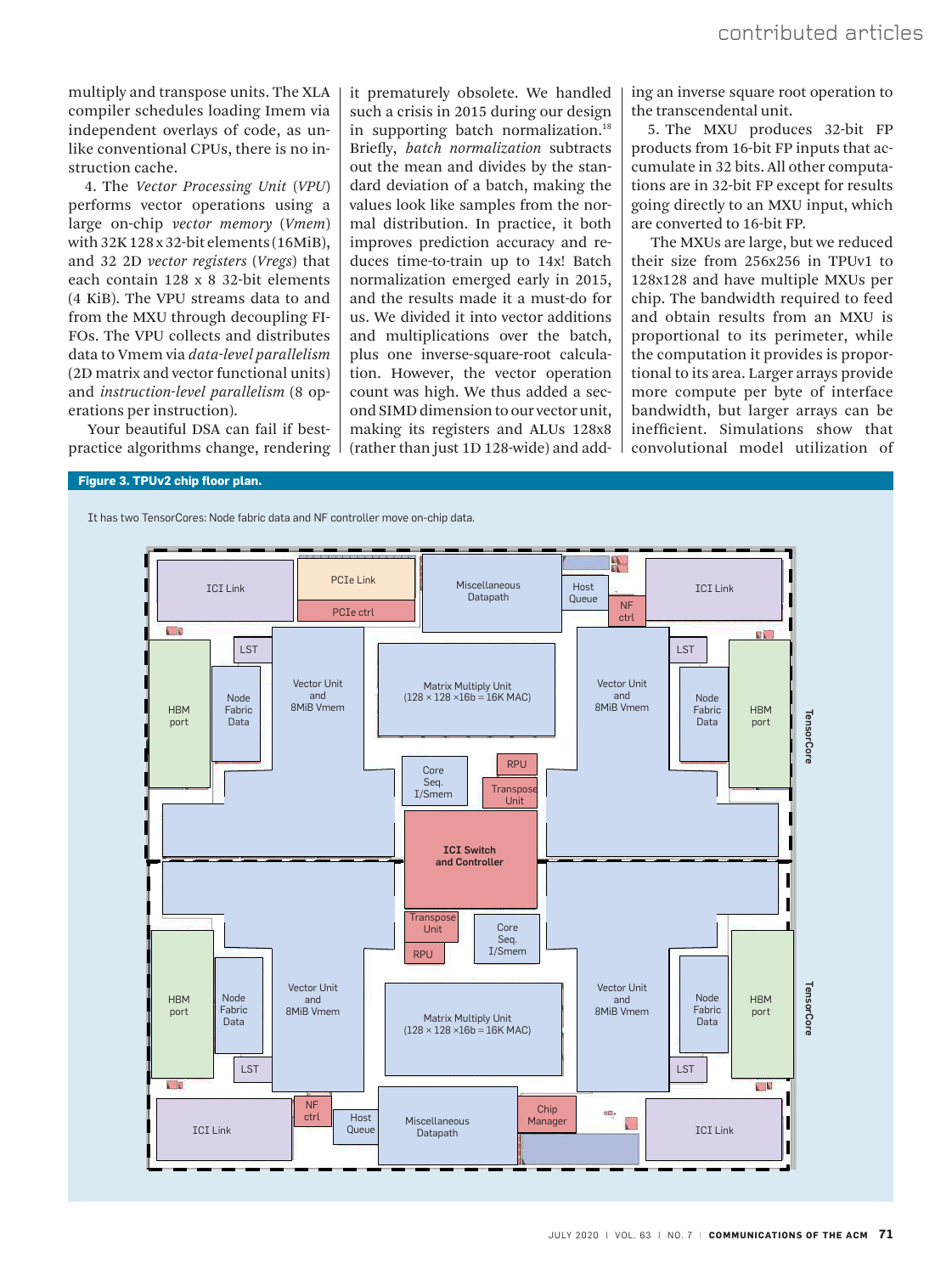## contributed articles

four 128x128 MXUs is 37%–48%, which is 1.6x of a single 256x256 MXU (22%–30%) yet take about the same die area. The reason is that some convolutions are naturally smaller than 256x256, so sections of the MXU would be idle. Sixteen 64x64 MXUs would have a little higher utilization (38%–52%) but would need more area. The reason is the MXU area is determined either by the logic for the multipliers or by the wires on its perimeter for the inputs, outputs, and control. In our technology, for 128x128 and larger the MXU's area is limited by the multipliers but area for 64x64 and smaller MXUs is limited by the I/O and control wires.

6. The *Transpose Reduction Permute Unit* does 128x128 matrix transposes, reductions, and permutations of the VPU lanes.

Alternative DSA supercomputer

### **Table 3. Key processor features.**

We cannot reveal technology details of our chip partner. Although it is in a larger, older technology, the TPUv2 die size is less than 3/4s of the GPU. TPUv3 is 6% larger in that same technology. TDP stands for Thermal Design Power. The Volta has 80 symmetric multiprocessors.

| <b>Feature</b>                          | TPU <sub>v1</sub>       | TPU <sub>v2</sub>       | TPU <sub>v3</sub>         | <b>Volta</b>          |
|-----------------------------------------|-------------------------|-------------------------|---------------------------|-----------------------|
| Peak TeraFLOPS/<br>Chip                 | 92 (8b int)             | 46(16b)<br>3(32b)       | 123 (16b)<br>4(32b)       | 125 (16b)<br>16 (32b) |
| Network links x Gbits/s/Chip            |                         | $4 \times 496$          | $4 \times 656$            | $6 \times 200$        |
| Max chips/supercomputer                 |                         | 256                     | 1024                      | Varies                |
| Peak PetaFLOPS/supercomputer            |                         | 11.8                    | 126                       | Varies                |
| <b>Bisection Terabits/supercomputer</b> |                         | 15.9                    | 42.0                      | Varies                |
| Clock Rate (MHz)                        | 700                     | 700                     | 940                       | 1530                  |
| TDP (Watts)/Chip                        | 75                      | 280                     | 450                       | 450                   |
| TDP (Kwatts)/supercomputer              | --                      | 124                     | 594                       | Varies                |
| Die Size ( $mm2$ )                      | < 331                   | < 611                   | < 648                     | 815                   |
| Chip Technology                         | 28 <sub>nm</sub>        | >12nm                   | $>12$ nm                  | 12nm                  |
| Memory size (on-/off-chip)              | 28MiB/8GiB              | 32MiB/16GiB             | 32MiB/32GiB               | 36MiB/32GiB           |
| Memory GB/s/Chip                        | 34                      | 700                     | 900                       | 900                   |
| MXUs/Core.<br><b>MXU Size</b>           | $\mathbf{1}$<br>256x256 | $\mathbf{1}$<br>128x128 | $\overline{2}$<br>128x128 | 8<br>4x4              |
| Cores/Chip                              | $\mathbf{1}$            | $\overline{2}$          | $\overline{2}$            | 80                    |
| Chips/CPU Host                          | 4                       | 4                       | 8                         | 8 or 16               |

node designs. The TPUv1 article evaluated hypothetical alternatives that examined the changes in performance while varying the MXU size, the clock rate, and the memory bandwidth.<sup>20</sup> We need not hypothesize here, as we implemented and deployed two versions of the training architecture: TPUv2 and TPUv3. TPUv3 has ≈1.35x the clock rate, ICI bandwidth, and memory bandwidth plus twice the number of MXUs, so peak performance rises 2.7x. Liquid cools the chip to allow 1.6x more power. We also expanded the TPUv3 supercomputer to 1024 chips (see Figure 4). Table 3 lists key features of the three TPU generations along with a contemporary GPU (NVIDIA Volta) that we'll compare to below.

The TPUv3 die size is only 6% larger than TPUv2 in the same technology despite having twice as many MXUs per TensorCore simply because the engineers had a better idea beforehand of the layout challenges of the major blocks in TPUv2, which led to a more efficient floor plan for TPUv3.

Designing DSA supercomputer arithmetic. Peak performance is ≥8x higher when using 16-bit FP instead of 32-bit FP for matrix multiply (see Table 3), so it's vital to use 16-bit to get highest performance. While we could have built an MXU using standard IEEE fp16 and fp32 floating point formats (see Figure 5), we first checked the accuracy of 16 bit operations for DNNs. We found that:

▶ Matrix multiplication outputs and internal sums must remain in fp32.

 **˲** The 5-bit exponent of fp16 matrix multiplication inputs leads to failure

#### **Figure 4. A TPUv2 supercomputer has up to 256 chips and is 18-ft. long (top).**

A TPUv3 supercomputer consisting of up to 1,024 chips (below) is about 7-ft. tall and 36-ft. long. A TPUv2 board (center) holds four air-cooled chips and a TPUv3 board (right) also has four chips but uses liquid cooling.





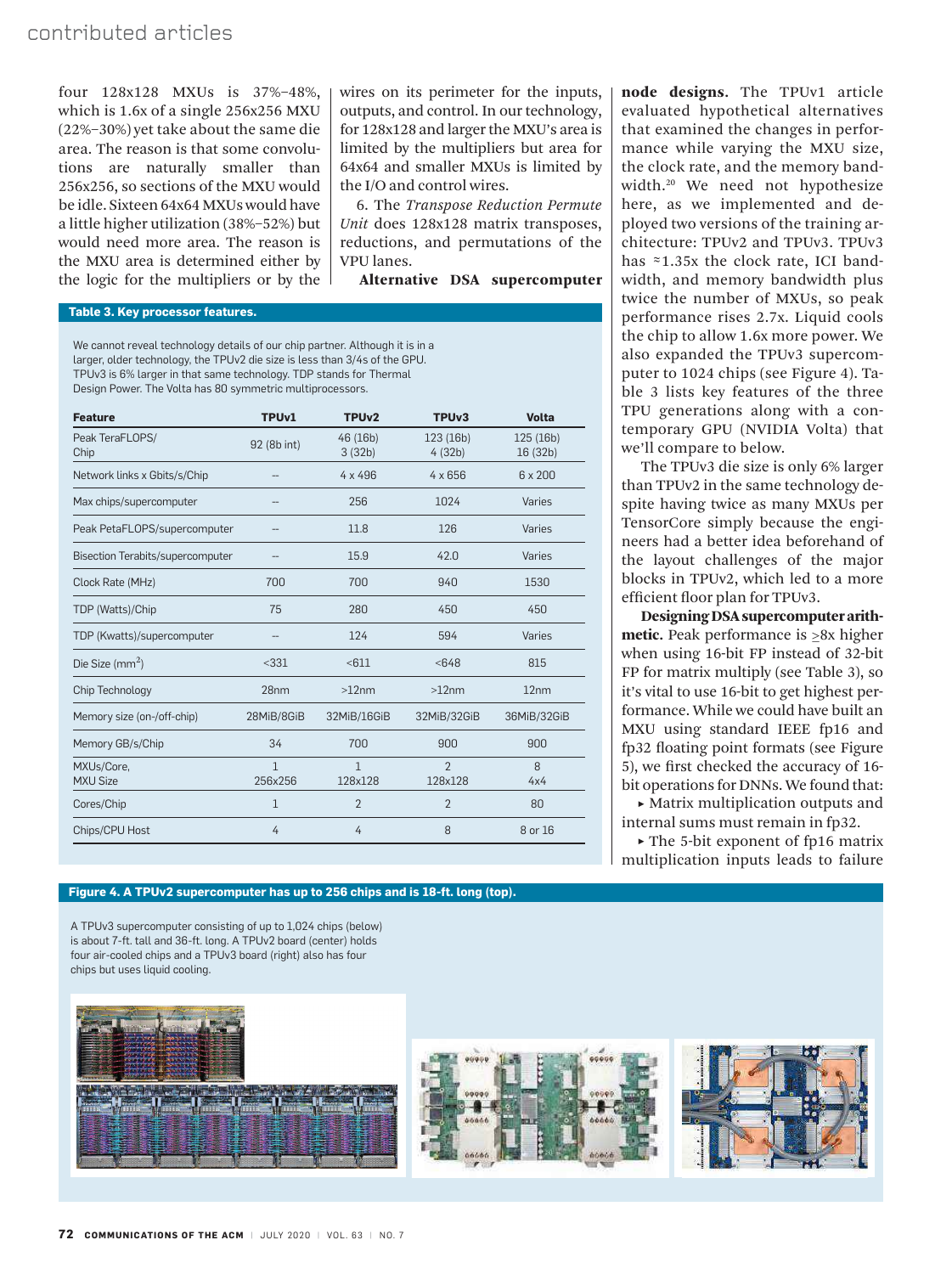of computations that go outside its narrow range, which the 8-bit exponent of fp32 avoids.

 **˲** Reducing the matrix multiplication input mantissa size from fp32's 23 bits to 7 bits did not hurt accuracy.

The resulting *brain floating format*  (bf16) in Figure 5 keeps the same 8-bit exponent as fp32. Given the same exponent size, there is no danger in losing the small update values due to FP underflow of a smaller exponent, so all programs in this article used bf16 on TPUs without much difficulty. Beyond our experience that it works for training production applications, a recent Intel study corroborated its benefits.<sup>21</sup> However, fp16 requires adjustments to training software (*loss scaling*) to deliver convergence and efficiency. It preserves the effect from small gradients by scaling losses to fit the smaller exponents of fp16.<sup>26</sup>

As the size of an FP multiplier scales with the square of the *mantissa* width, the bf16 multiplier is *half* the size and energy of a fp16 multiplier:  $8^2/11^2 \approx 0.5$  (accounting for the implicit leading mantissa bit). Bf16 delivers a rare combination: reducing hardware and energy while simplifying software by making loss scaling unnecessary. Thus, ARM and Intel have revealed future chips with bf16.

## **Designing a DSA Supercomputer Compiler**

The next step was getting software for our hardware. To program CPUs and GPUs for machine learning, a framework such as *TensorFlow* (TF)<sup>1</sup> specifies the model and data operations machine-independently. TF is a domain-specific library built on Python. NVIDIA GPU-dependent work is supported by a combination of the CUDA language, the CuBLAS and CuDNN libraries, and the TensorRT system. TPUv2/v3s also use TF, with the new system XLA (for accelerated linear algebra) handling the TPU-dependent mapping. XLA also targets CPUs and GPUs. Like many systems that map

from domain-specific languages to code, XLA integrates a high-level library and a compiler. A TF front end generates code in an intermediate representation for XLA.

It would seem it should be more difficult to get great performance in a programming system based on Python like TF. However, ML frameworks offer both a higher level of expressiveness and the potential for much better optimization information than lower-level languages like C++. TF programs are graphs of operations, where multi-dimensional array operations are firstclass citizens:

▶ They operate on multi-dimensional arrays explicitly, rather than implicitly via nested loops as in C++.

 **˲** They use explicit, analyzable, and bounded data access patterns versus arbitrary access patterns like C++.

► They have known memory aliasing behavior, unlike C++.

These three factors allow the XLA compiler to safely and correctly transform programs in ways that traditional compilers rarely attain.

XLA does whole-program analysis and optimization. With 2D vector registers and compute units in TPUv2/v3, the layout of data in both compute units and memory is critical to performance, perhaps more than for a vector or SIMD processor. Building efficient code for vector machines, with 1D memory and compute units, is well understood. For the MXU, two 2D inputs interact to produce a 2D output. Each operand has a memory layout, which gets transformed into a layout in 2D registers, which in turn must be fed at the exact moment to meet systolic array timing in the MXU. (A systolic array reduces register accesses by choreographing data flowing from different directions to regularly arrive at cross points that combine them.) Depending on layout choices, the 2D registers dimensions of 128 and 8 might not be filled, lowering ALU and memory utilization. Moreover, lacking caches, XLA manages all memory transfers, including code overlays and DMA pushes to remote nodes over ICI.

XLA exploits the huge parallelism that an input TF dataflow graph represents. Beyond the parallelism of operations ("ops") in a graph, each op can comprise millions of multiplications and additions on data tensors of millions of elements. XLA maps this abundant parallelism across hundreds of chips in a supercomputer, a few cores per chip, multiple units per core, and thousands of multipliers and adders inside each functional unit. The domain-specific TF language and XLA representation allow precise reasoning about memory use at every point in the program. There are no "aliasing" issues where the compiler must determine whether two pointers might address the same memory—every piece of memory cor-



**Table 4. XLA speed up on TPUv2 with fusion versus without fusion.** 

|     | <b>MLP</b> |                 | <b>CNN</b> |        | <b>RNN</b> |            |            |                   |                    |                   |
|-----|------------|-----------------|------------|--------|------------|------------|------------|-------------------|--------------------|-------------------|
|     |            |                 |            |        |            | <b>SSD</b> | <b>NMT</b> | <b>Mask R-CNN</b> | <b>Transformer</b> | <b>Res Net-50</b> |
| 1.8 | 2.0        | $\sim$ . $\sim$ | 4.8        | $\sim$ | 1.8        | 2.4        | 3.0        |                   | 2.0                | 6.3               |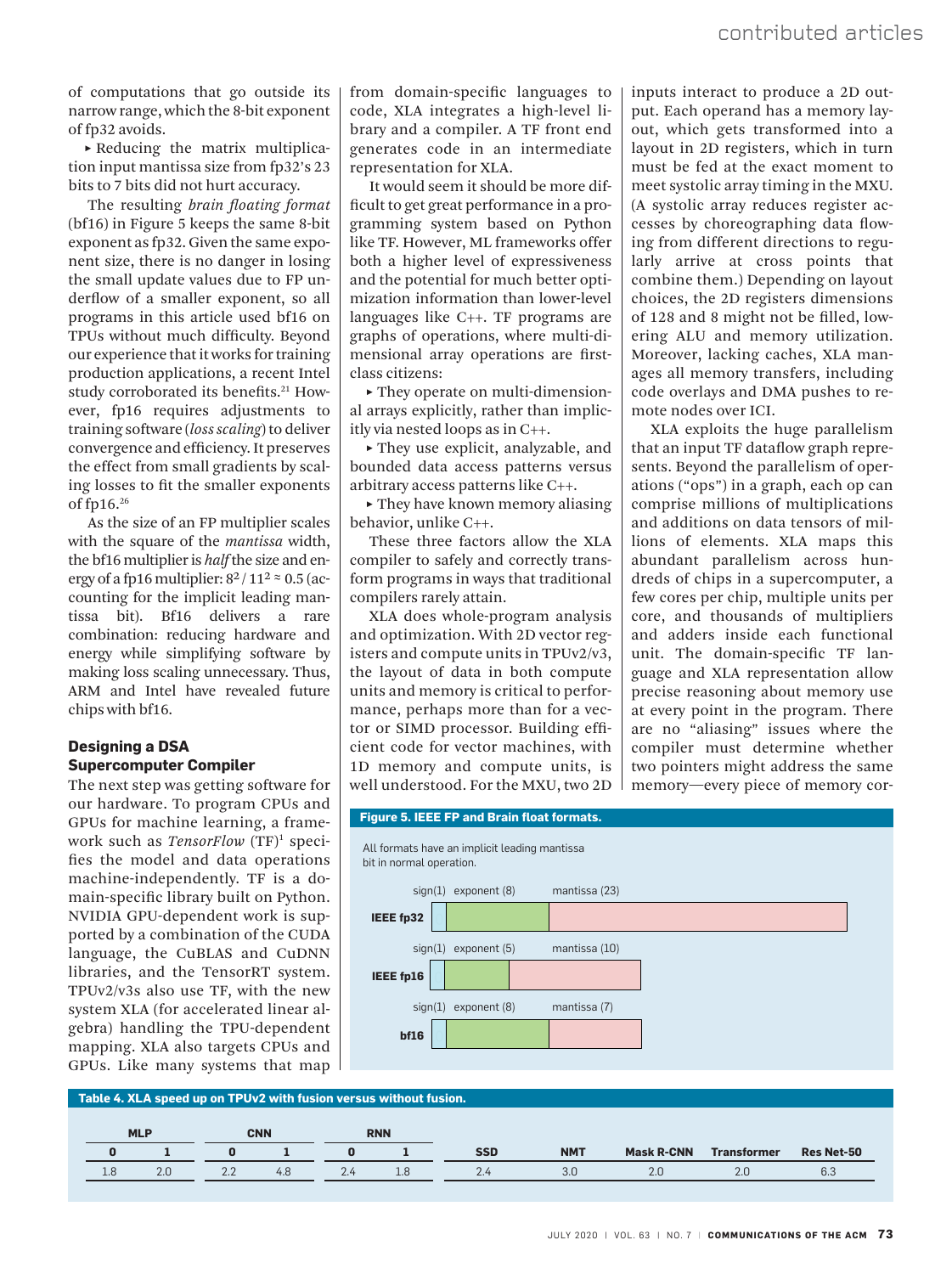responds to a known program variable or temporary. The XLA compiler is free to slice, tile, and lay out memory and operations to best use the on-chip memory bandwidth and to reduce the memory footprint on chip or off chip.

TPUs use a VLIW architecture to express instruction-level parallelism to the many compute units of a TensorCore. XLA uses standard VLIW compilation techniques including loop unrolling, instruction scheduling, and software pipelining to keep all compute units busy and to simultaneously move data through the memory hierarchy to feed them.

Given a memory layout of data, *operator fusion* can reduce memory use and boost performance. Fusion is a traditional compiler optimization—but applied now to 2D data—that combines ops to reduce memory traffic compared to executing operators sequentially. For example, fusing a matrix multiplication with a following activation function skips writing and reading the intermediate products from memory. Table 4 shows the speedup from the fusion optimization on 2D data is from 1.8 to 6.3.

The TF intermediate form for XLA has thousands of ops. The number of ops increases when programmers cannot combine existing ops if composition is inefficient. Alas, expanding the number of ops is an engineering challenge, since software libraries need to be developed for CPUs, GPUs, and TPUs. The hope was that the XLA compiler could synthesize these thousands of ops from a smaller set of primitive ops.

The XLA team needed only 96 ops as the compiler's target to reduce work for the library/compiler by enhancing composability. For example, XLA has a single op for convolution (kConvolution) letting the compiler handle all the memory layout variations. The TF intermediate form has nine; for example, Conv2D, Conv2dBackpropFilter, DepthwiseConv2dNative, and DepthwiseConv2dNativeBackprop-Filter. For the CNN1 program, the XLA compiler fused 63 different operations with at least one kConvolution.

Since ML platforms and DSAs offered a new set of compiler challenges, it was unclear how fast they would improve. Table 5 shows the median gain over only six months for MLPerf from version 0.5 to 0.6 was 1.3x for GPUs and 2.1x for TPUs! (Perhaps the younger XLA compiler has more opportunity to improve than the more mature CUDA stack.) One reason for the large gain is the focus on benchmarks, but production applications also advanced. Increasing bf16 use, optimizing model architecture, and XLA generating better code sped up CNN0 by 1.8x in 15 months and improving partitioning/placement for embeddings and XLA optimizations accelerated MLP0 by 1.65x.

## **Contrasting GPU and TPU Architectures**

As details of TPU and GPU architectures are now public, let us compare

|       |          |            | Table 5. Speedup of MLPerf 0.6 over 0.5 in six months. |            |                    |               |
|-------|----------|------------|--------------------------------------------------------|------------|--------------------|---------------|
|       | ResNet50 | <b>SSD</b> | <b>MaskRCNN</b>                                        | <b>NMT</b> | <b>Transformer</b> | <b>Median</b> |
| Volta | 1.3      |            | 18                                                     | ח ו        | 2.0                |               |

TPUv3 1.4 1.4 3.5 2.1 3.0 2.1

## **Table 6. Adjusted comparison of GPU and TPU.**

Die sizes are adjusted by the square of the technology, as the semiconductor technology for TPUs is similar but larger and older than that of the GPU. We picked 15nm for TPUs based on the information in Table 3. Thermal Design Power (TDP) is for 16-chip systems. TPUs come with a host CPU. This GPU price adds price of a n1-standard-16 CPU.

|                   |          | <b>Adjusted</b> | TD   | <b>Cloud</b> | <b>Relative to GPU</b> |            |              |
|-------------------|----------|-----------------|------|--------------|------------------------|------------|--------------|
|                   | Die size | die size        | (kw) | price        | <b>Die</b>             | <b>TDP</b> | <b>Price</b> |
| Volta             | 815      | 815             | 12.0 | \$3.24       | 1.00                   | 1.00       | 1.00         |
| TPU <sub>v2</sub> | $611$    | < 391           | 7.7  | \$1.13       | < 0.5                  | 0.64       | 0.35         |
| TPU <sub>v3</sub> | < 648    | < 415           | 9.3  | \$2.00       | < 0.5                  | 0.78       | 0.62         |
|                   |          |                 |      |              |                        |            |              |

TPU and GPU choices before we compare performance.

Multi-chip parallelization is built into TPUs through ICI and supported through all-reduce operations plumbed through XLA to TF. Similarsized multi-chip GPU systems use a tiered networking approach, with NVIDIA's NVLink inside a chassis and host-controlled InfiniBand networks and switches to tie multiple chassis together.

TPUs offer bf16 FP arithmetic designed for DNNs inside 128x128 systolic arrays that halves the die area and energy versus IEEE fp16 FP multipliers. Volta GPUs have also embraced reduced-precision systolic arrays, with a finer granularity—4x4 or 16x16 depending on hardware or software descriptions—while using fp16 rather than bf16, so they may require software to perform loss scaling plus extra die area and energy.

TPUs are dual-core, in-order machines, where the XLA compiler overlaps computation, memory, and network activities. GPUs are latency-tolerant manycore machines, where each core has many threads and thus very large (20MiB) register files. Threading hardware plus CUDA coding conventions support overlapped operations.

TPUs use software controlled 32MiB scratchpad memories that the compiler schedules, while Volta hardware manages a 6MiB cache and software manages a 7.5MiB scratchpad memory. The XLA compiler directs sequential DRAM accesses typical of DNNs via direct memory access (DMA) controllers on TPUs while GPUs use multithreading plus coalescing hardware for them.

Thottethodi and Vijaykumar<sup>35</sup> concluded that when compared to TPUs:

"[*GPUs*] *incur high overhead in performance, area, and energy due to heavy multithreading which is unnecessary for DNNs which have prefetchable, sequential memory accesses. The systolic organization* [*of TPUs*] ... *capture*[*s*] *DNNs' data reuse while being simple by avoiding multithreading*."

In addition to the contrasting architectural choices, TPU and GPU chips use different technologies, die areas, clock rates, and power. Table 6 gives three related cost measures of these systems: approximate die size adjusted for technology; power for a 16-chip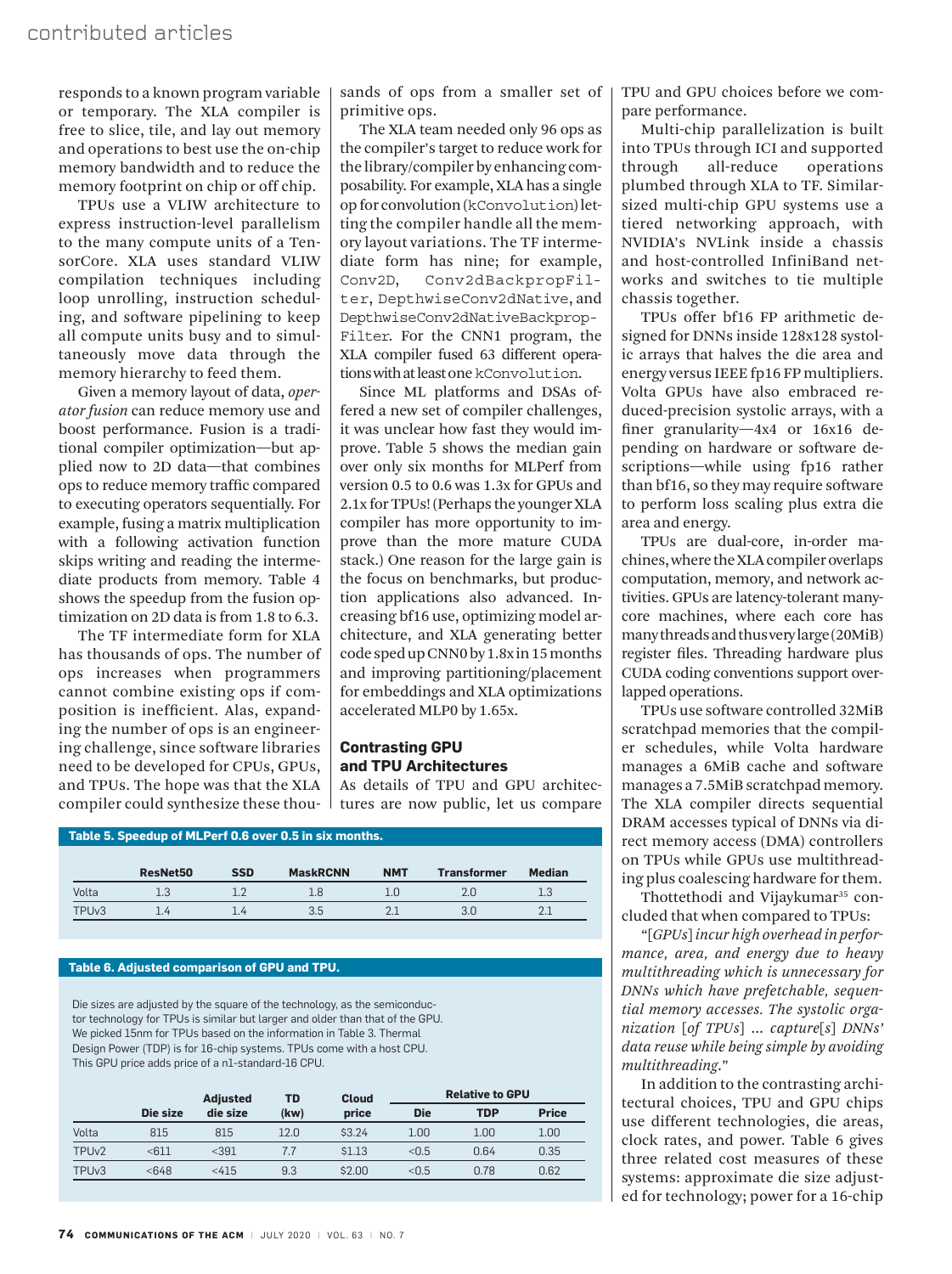system; and cloud price per chip. The GPU adjusted die size is more than twice that of the TPUs, which suggests the capital costs of the chips is at least double, since there would be at least twice as many TPU dies per wafer. GPU power is 1.3x–1.6x higher, which suggests higher operating expenses, as the total cost of ownership is correlated with power.<sup>19</sup> Finally, the hourly rental prices on Google Cloud Engine are 1.6x–2.9x higher for the GPU. These three different measures consistently suggest TPUv2 and TPUv3 are roughly half to three fourths as expensive as the Volta GPU.

## **Performance Evaluation**

In computer architecture, we "grade on a curve" versus "grade on an absolute scale," so we need to measure performance relative to the competition. Before showing performance of TPU supercomputers, we must establish the virtues of a single chip, for a 1024x speedup from 1,024 wimpy chips is uninteresting.

We first compare training performance for a standard set of ML benchmarks and Google production applications for TPUv2/v3 chip and the Volta GPU chip; TPUv3 and Volta are about the same speed. We then check if four MXUs per chip in TPUv3 really helped, or if other bottlenecks in the TPUv3 chip made the extra MXUs superfluous; they helped! We conclude the chip comparison looking at inference for TPUv2/v3 versus TPUv1; TPUv2/v3 are much faster.

Having established the merits of the TPU chips, we then evaluate the TPUv2/v3 supercomputer. The first step is to see how well it scales; we see 96%–99% of perfect linear speedup at 1024 chips. We then compare the fraction of peak performance and performance per Watt of TPU and traditional supercomputers; TPUs have 5x-10x better performance per Watt.

Chip performance: TPUv2/v3 versus the Volta GPU. Figure 6 shows the performance of TPUv3 and the Volta GPU over TPUv2 for two sets of programs. The first set is five programs that Google and NVIDIA both submitted to MLPerf 0.6 in May 2019, and both use 16-bit multiplication with NVIDIA software performing loss scaling. The geometric mean speedup of these programs over TPUv2 is 1.8 for TPUv3 and 1.9 for Volta.

**Figure 6. Performance per chip relative to TPUv2 for five MLPerf 0.6 benchmarks and six production applications.**



**Table 7. Google's inference (July 2016) and training (April 2019) workloads by DNN model type.** 

| <b>DNN Model</b> | TPUv1 July 2016 | TPUv3 April 2019 |
|------------------|-----------------|------------------|
| <b>MLP</b>       | 61%             | 27%              |
| <b>RNN</b>       | 29%             | 21%              |
| <b>CNN</b>       | 5%              | 24%              |
| Transformer      | $- -$           | 21%              |

We also wanted to measure performance of production workloads. We chose six production applications similar to what we used for TPUv1 as representative of Google's workload:

 **˲** In *MultiLayer Perceptrons* (MLP) each new layer of a model is a set of nonlinear functions of a weighted sum of all outputs (fully connected) from a prior one. This classic DNN usually has text as input. MLP0 is unpublished but MLP1 is RankBrain,<sup>9</sup> which ranks search results for a Web page.

 **˲** In *Convolutional Neural Networks*  (CNN), each ensuing layer is a set of nonlinear functions of weighted sums of spatially nearby subsets of outputs from the prior layer. CNNs usually have images as inputs. CNN0 is AlphaZero, a reinforcement learning algorithm with extensive use of CNNs, which mastered the games chess, Go, and shogi.<sup>34</sup> CNN1 is a Google-internal model for image recognition.

 **˲** In *Recurrent Neural Networks*  (RNN), each subsequent model layer is a collection of nonlinear functions of weighted sums of outputs *and* the previous state. Sequence prediction problems, such as language translation, use RNNs. RNN0 is RNMT+<sup>6</sup> and RNN1 is Improved LAS.<sup>8</sup>

We recently compared the representative datacenter workloads by model type for inference on  $TPUv1^{20}$  versus TPUv2/v3 for training. Table 7 illustrates the fast-changing nature of DNNs. We originally used the name LSTM (Long Short-Term Memory) for TPUv1 applications, a type of RNN. Although sampled three years apart— July 2016 versus April 2019—we were still surprised that CNNs were a much larger part of datacenter training, and that a new model *Transformer*36—published the year that TPUv2 was de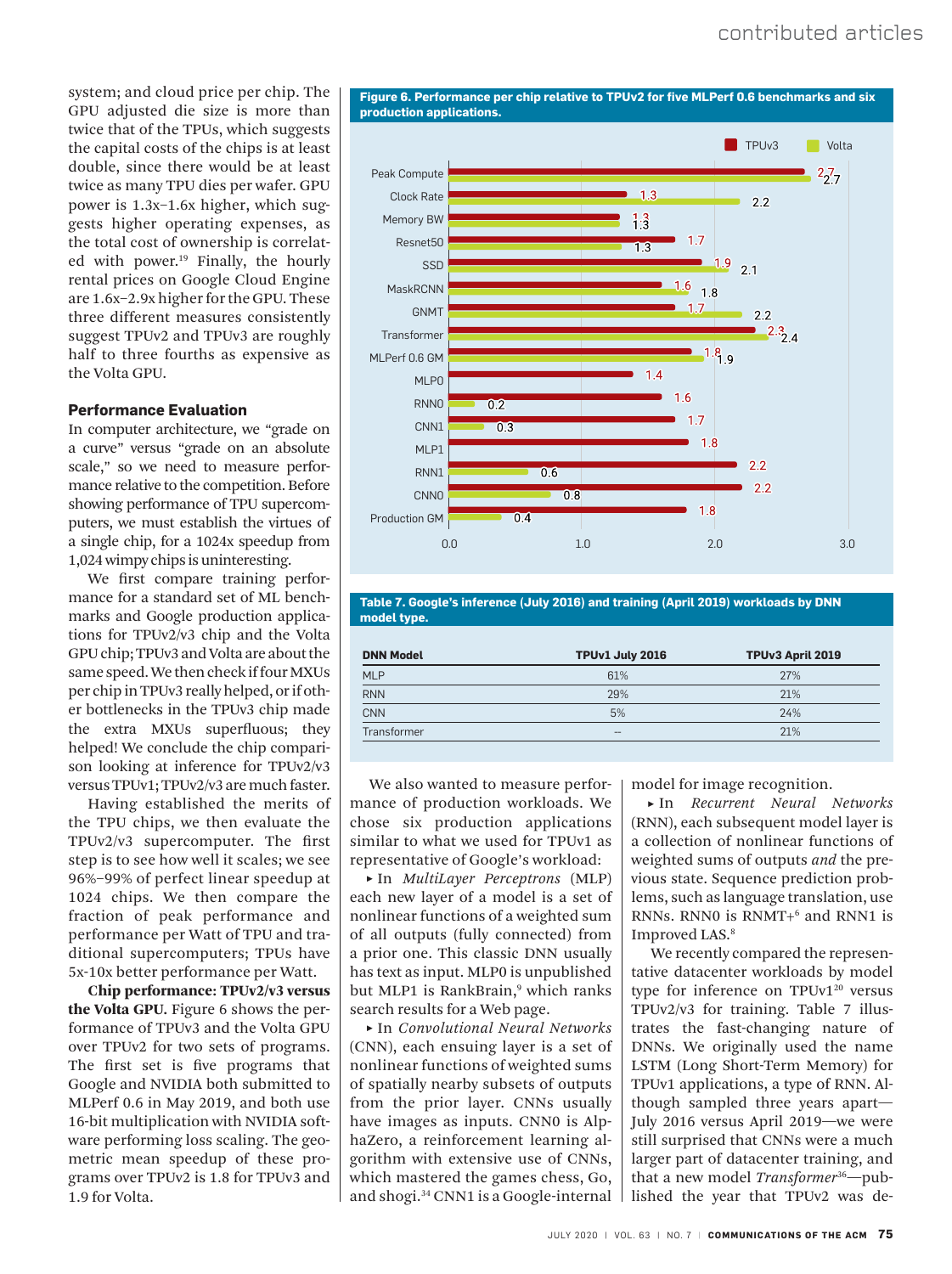ployed—was as popular as RNNs. (Transformer is part of MLPerf 0.5.)

Transformer is intended for the same tasks as RNNs, such as translation, but is considerably faster since it lends itself to parallelization while RNNs have sequential dependencies. The layers of Transformer are a mix of MLPs and attention layers.<sup>4</sup> Attention is the key new mechanism used in Transformer; it lets neural networks look up data associatively, in a memory-like structure whose indices themselves are learned. The components of attention resemble those of other layers, including matrix multiplications and dot products, which map well to TPU hardware. One difference is that attention matrices grow with sequence length, adding dynamic shape and memory requirements that complicate some optimizations done by XLA. The success of this recent model (see Figure 6) highlights TPU programmability.

The geometric mean speedup of the six production applications was 1.8 for TPUv3 but only 0.4 for Volta, primarily because they use 8x slower fp32 on GPUs instead of fp16 (Table 3). These are large production applications that

are continuously improved, and not simple benchmarks, so it's a lot of work to get them to run at all, and more to run well. As noted earlier, application programmers focus on TPUs, since they are in everyday use, so there is little urge to include loss scaling needed for fp16. (TF kernels for embeddings have not been developed for GPUs, so we exclude MLPs from the GPU geometric mean as they could not run.)

Is TPUv3 memory bound or compute bound? While the peak compute improvement of TPUv3 over TPUv2 is 2.7x, the improvements in memory bandwidth, ICI bandwidth, and clock rate are only ≈1.35x. We wondered whether the extra MXUs in TPUv3 would be underutilized due to bottlenecks elsewhere. Figure 6 shows that one production application runs a bit higher than the memory improvement at 1.4x, but the other five and all the MLPerf 0.6 benchmarks run much faster at 1.6x to 2.3x. The large application batch sizes and sufficient on-chip storage enabled these good results. As the MXUs are not a large part of the chip (Figure 3), doubling the MXUs in TPUv3 clearly proved beneficial.



**Table 8. Days to train MLPerf 0.5 benchmarks on one TPUv2 chip. See Table 1 for time to train production applications.**

| 0.8<br>0.3<br>. a | <b>ResNet50</b> | SSD | <b>Mask R-CNN</b> | <b>GNMT</b> | <b>Transformer</b> |
|-------------------|-----------------|-----|-------------------|-------------|--------------------|
|                   |                 |     |                   |             | ∪.∪                |

Inference on a training chip: TPUv2/ v3 vs. TPUv1. What about inference speed? Running it on a training chip which works since it is like the forward pass—could help applications that require frequent training on fresh data. TPUv2/v3 do not support 8-bit integer data types, so inference uses bf16. One upside of using the same arithmetic for training and inference is that ML experts don't need to do extra work called *quantization*—to ensure the same accuracy of the DNN model.

One danger is the larger batch sizes needed to run efficiently on TPUv2/v3 could hurt inference latency. Fortunately, we have DNN models that can meet their latency targets with batch sizes of greater than 1,000. With billions of daily users, inferences per second across the whole data center fleet can be very high.

The LSTM0 benchmark, for instance, ran at 48 inferences per second with a response time of 122ms on TPUv1.<sup>19</sup> TPUv2 runs it 5.6x as fast with a 2.8x lower response time (44ms) at the same batch size. The lower latency in turn allows for larger batches compared to TPUv1 to be served in production yet still meet latency targets. With larger batches, the throughput rose to 11x with a latency improvement of 2x (58ms) vs TPUv1. TPUv3 reduces latency 1.3x (45ms) versus TPUv2 at the same batch size.

DSA supercomputer scaling performance. Alas, only ResNet-50 from MLPerf 0.6 can scale beyond 1,000 TPUs and GPUs. Figure 7 shows three ResNet-50 results. Ying et al. published a ResNet-50 results on TPUv3 that delivered 77% of perfect linear scaleup at 1,024 chips, <sup>41</sup> but the TPUv3 version for MLPerf 0.6 only runs at 52%. The difference is in MLPerf's ground rules. MLPerf requires including *evaluation* in the training time. (Evaluation runs a holdout dataset after a model training finishes to determine its accuracy.) Like Ying et al., most researchers exclude it when reporting performance. More unusually, MLPerf requires running evaluation at the end of every four epochs to deter benchmark cheating. ML developers would never evaluate that frequently. For MLPerf 0.6, NVIDIA ran ResNet-50 on a cluster of 96 DGX-2H each with 16 Voltas connected via Infiniband switches at 41% of linear scaleup for 1,536 chips.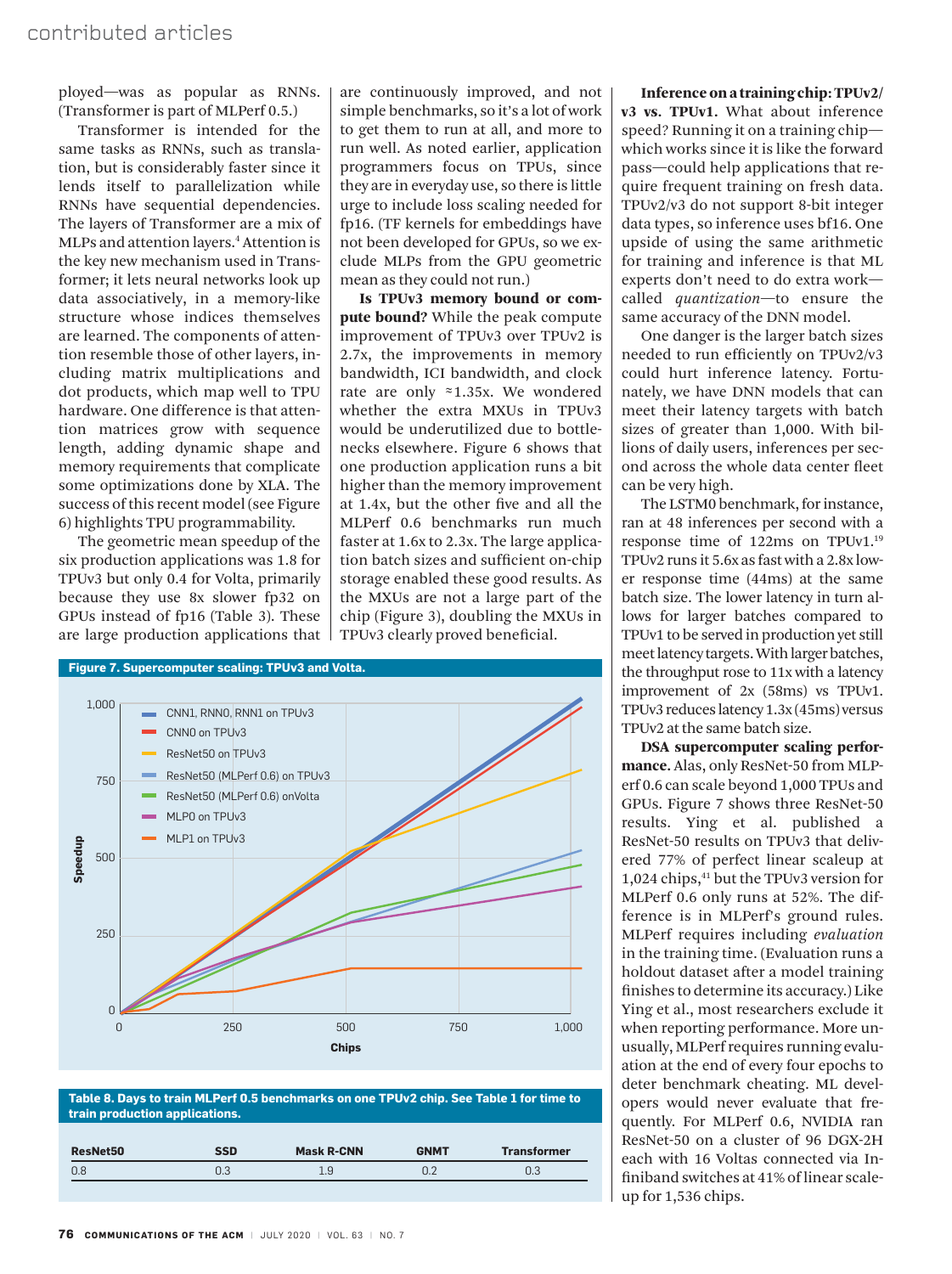## **Table 9. Traditional versus TPU supercomputer Top500 and Green500 rank (June 2019) for Linpack and AlphaZero.**

| <b>Name</b>       | <b>Cores</b> | <b>Benchmark</b> | <b>Data</b> | Peta Flop/s | % of Peak | Mega-watts | <b>GFlop/Watt</b> | <b>Top 500</b> | Green 500 |
|-------------------|--------------|------------------|-------------|-------------|-----------|------------|-------------------|----------------|-----------|
| Tianhe            | 4865k        | Linpack          | 32/64 bit   | 61.4        | 61%       | 18.48      | 3.3               |                | 57        |
| SaturnV           | 22k          | Linpack          | 32/64 bit   |             | 59%       | 0.97       | 5.1               | 469            |           |
| ABCI              | 392k         | Linpack          | 32/64 bit   | 19.9        | 61%       | 1.65       | 14.4              | 8              | 3         |
| TPU <sub>v2</sub> | 0.5k         | AlphaZero        | 16/32 bit   | 9.9         | 84%       | 0.12       | 79.9              | 22             |           |
| TPU <sub>v3</sub> | 2k           | AlphaZero        | 16/32 bit   | 86.9        | 70%       | 0.59       | 146.3             |                |           |

**benchmark from MLPerf 0.6.**

See article for caveats about comparing Linpack on 64-bit floating point to ML training on 16-bit floating point.

MLPerf 0.6 benchmarks are much smaller than the production applications; Table 8 shows time to train them on one TPUv2 chip is orders of magnitude less than in Table 1. Thus, we include six production applications largely to show substantial programs that can scale to supercomputer size. The MLPs are limited by embeddings and run only at 14% and 40% of perfect linear scale up on 1,024 TPUv3 chips, but one runs at 96% and three at 99%!

Note that CNN1 is an image recognition DNN much like ResNet101. It scales much better on TPUs because Google's internal image datasets are much larger than what ResNet50 uses (Imagenet).

Traditional vs. DSA supercomputer performance. Traditional supercomputers measure performance using the high-performance computing (HPC) benchmark Linpack and ranking the Top500 (top500.org). The related Green500 list re-ranks the Top500 based on performance per Watt. For these large computers to get utilization above 60%, HPC expands the size of the matrix being solved (*weak scaling*). (For which Linpack has long been criticized within HPC.<sup>13</sup>) The TPU scale up, however, uses production programs on real-world datasets.

Table 9 shows where PetaFLOPs/ second and FLOPs/Watt of AlphaZero on TPUv2/v3 would rank in the Top500 and Green500 lists. This comparison is imperfect: conventional supercomputers crunch 32- and 64-bit data rather than the 16- and 32-bit data of TPUs. However, TPUs are running a real application on real data versus a weakly scaled benchmark on synthetic data. TPUv3 has 44x the FLOPS/Watt of Tianhe and 10x of SaturnV and ABCI.

The Fujitsu ABCI supercomputer in Table 9 includes 2,176 Intel CPUs along with 4352 Volta GPUs. Besides

running Linpack, Fujitsu submitted a ResNet-50 result for MLPerf 0.6 using 2,048 GPUs. Table 10 shows time to train for ResNet-50 in MLPerf 0.6 and the number of chips for an NVIDIA GPU cluster, the Fujitsu ABCI supercomputer, and a Google TPUv3 supercomputer. Fujitsu varied from the strict benchmark MLPerf 0.6 closed guidelines of the other submissions they changed the LARS optimizer and the momentum hyperparameter—so it's not an apples-to-apples comparison. These changes improve performance by 10%–15%, which would also help NVIDIA and TPUv3.

## **Related Work**

A survey documents over 25 years of custom neural network chips,<sup>3</sup> but recent DNN successes led to an explosion in their development. Most designs focus on inference; far fewer, including the TPUv2/v3, target training. We are not aware of any other results that show state-of-the-art accuracy on a working DSA hardware for training.

Of the five training startups, SambaNova has not yet published. Cerebras uses a whole silicon wafer to build their system, essentially treating 84 large "dies" as a single unit.<sup>24</sup> Each "die" has 220MB of SRAM along with about 5k cores, yielding a total of 18GB of on-chip memory and 400k cores that collectively use 15 kilowatts. Like GraphCore, there is no DRAM in the system, so they target small batch sizes to reduce memory needs. The Graph-Core15 GC2 chip holds 1,216 Intelligence Processing Units that support seven threads, each of which has a peak performance of 100GFLOPS/s or 122TFLOPS/s per chip, almost identical to the peak performance of TPUv3 and Volta. It relies on the 300MB onchip SRAM for memory, with two GC2 chips per PCIe board. The Habana Gaudi<sup>38</sup> has eight VLIW SIMD cores, four stacks of HBM2 memory, bf16 arithmetic, and eight 100Gbit/sec Ethernet links to connect many chips together to form larger systems. Wave Computing's<sup>28</sup> Dataflow Processing Unit chip has 16k processors, 8k arithmetic units, 16MB of on-chip memory, and novelty relies on asynchronous logic instead of a clock. It has external DRAM, offering both Hybrid Memory Cube and DDR4 ports. As of February 2020, none of the five training startups has reported training accuracy or timeto-solution.

Academic training studies include the DianNao family of architectures (one of which trains)<sup>7</sup> and ScaleDeep;<sup>37</sup> to our knowledge, neither has been fabricated.

Several studies explored reducedprecision training with accelerator construction in mind. Intel's Flexpoint<sup>22</sup> is a block FP format,<sup>39</sup> although those developers switched to using bf16 for their DNN chips.<sup>40</sup> De Sa et al.<sup>10</sup> reduced precision and relaxed cache coherence. HALP<sup>11</sup> also made algorithmic changes to reduce quantization noise and uses 8-bit integers to train some models. None is yet available in a commercial system.

TPUv2/v3 are not the first domainspecific supercomputers to show large efficiency, performance, and scaling

**NVIDIA cluster ABCI Supercomputer TPUv3 Supercomputer** MLP 1536 Voltas + 192 CPUs 2048 Voltas + 1024 CPUs 1024 TPUv3s + 128 CPUs Transformer 80 seconds 70 seconds 70 seconds 77 seconds

**Table 10. Time to train supercomputers from NVIDIA, Fujitsu, and Google on the ResNet-50**